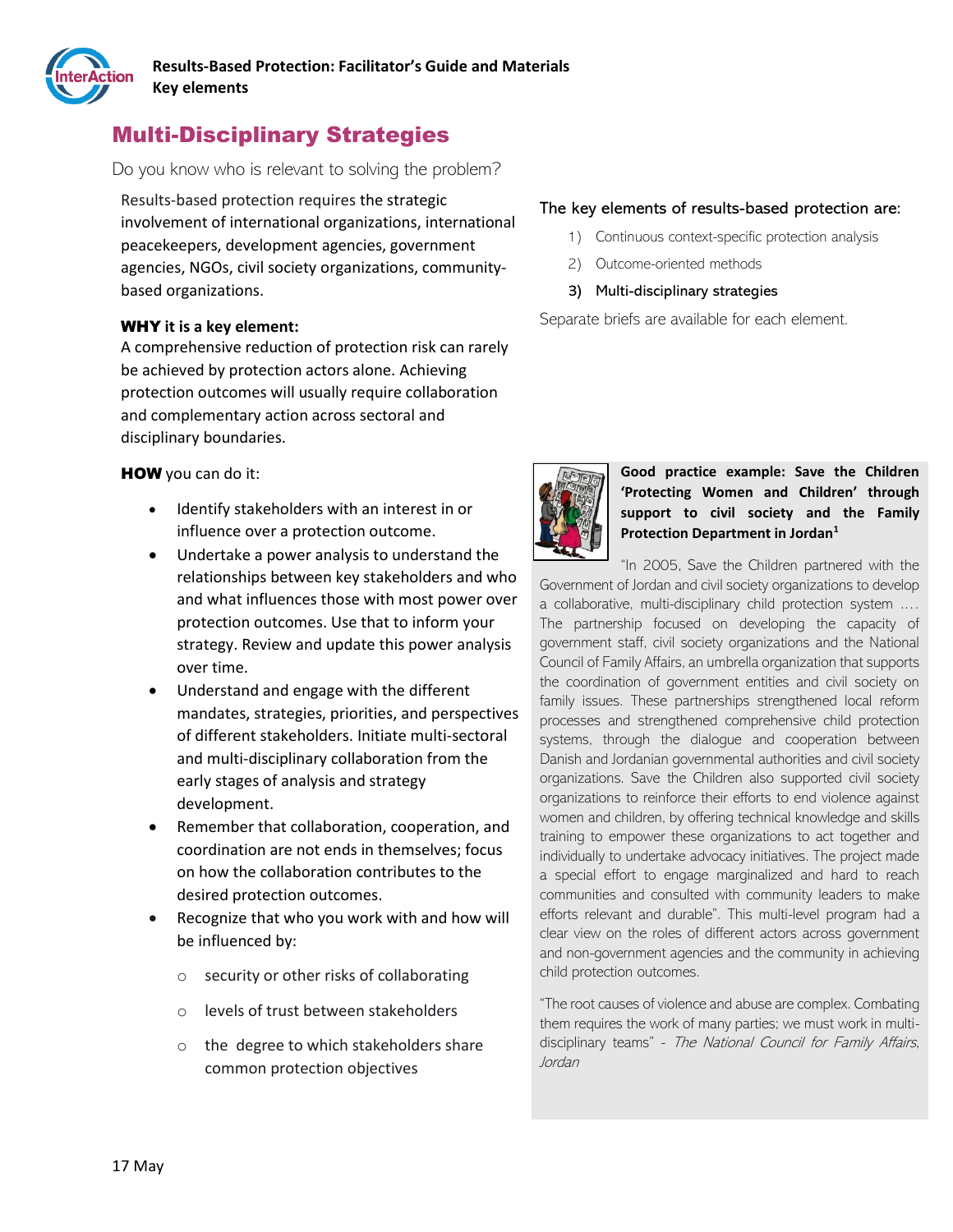

- o the capacities and expertise different stakeholders can bring.
- Identify what type of collaboration is possible and is most likely to be effective. Note that there is a spectrum of collaboration and collective action, from tightly coordinated relationships such as formal partnerships and consortiums through to loose commitments and interaction.

"A concerted effort by all agencies to use their different mandates, expertise, resources and networks to meet commonly identified protection needs and desired outcomes for threatened populations can dramatically increase the likelihood of that protection being realised. [This] does not mean every agency doing the same thing. Instead, it involves each agency doing what it does best and what it is best placed to do. Such diversity of programming but unity of effort can be a significant protection multiplier" – Protection: An ALNAP Guide for Humanitarian Agencies Guide, 2005. 2

## WHAT **you need to do it:**

- Ensure a common understanding among collaborating stakeholders of the protection outcome you are trying to achieve.
- Define the role of different stakeholders in this collective effort and understand how the agreed outcome fits with the overall goals of each institution or stakeholder.
- Develop and update stakeholder and power analyses to underpin who you engage with and how.
- Cultivate effective relationship-building skills among staff of the different organizations and develop the ability to work with diverse stakeholders and navigate conflicting opinions and positions.



# Community protection committees in DRC: Stakeholder and power analysis informing multi-actor action<sup>3</sup>

"A close observation of broader power structures informs the programme, and is highly localized and fluid…. At the start of activities in a new area, a power analysis is carried out, and updated every three months. An initial evaluation in 2011 identified some weaknesses, which were subsequently addressed: the power analysis often focused on

formal power (e.g. local government, army, police), neglecting informal structures like 'sages' committees, which still exist in some communities although in others they have lost influence. Similarly, traditional authorities, such as village chiefs, are more influential in some communities (especially in more isolated areas), while formal administrative authorities are dominant in others, such as the major towns. Faith institutions are also influential, but to varying degrees".

"The core of the change strategy is the promotion of some 30 [Community Protection Committees], women's fora and change agents. Almost all of the protection work is implemented by local partner NGOs. It has been very difficult for partners from outside a community to earn local respect. The most effective partners are those that are from the communities in which they are working and that employ community mobilizers from within those communities. They have a more fine-grained understanding of local power and politics, good relationships with communities and local duty bearers, frequently have significantly better access to target communities than Oxfam, and are often present beyond the project cycle. In the early days of the programme, Oxfam's previous involvement with water and sanitation programming, and community-based water committees, played an important role in building the foundations of trust that underpin the work. Oxfam staff and partners also facilitate links with local authorities, and provide training to civilians and authorities on legal standards and laws relating to protection issues".

Need more guidance and resources about multi-disciplinary strategies?